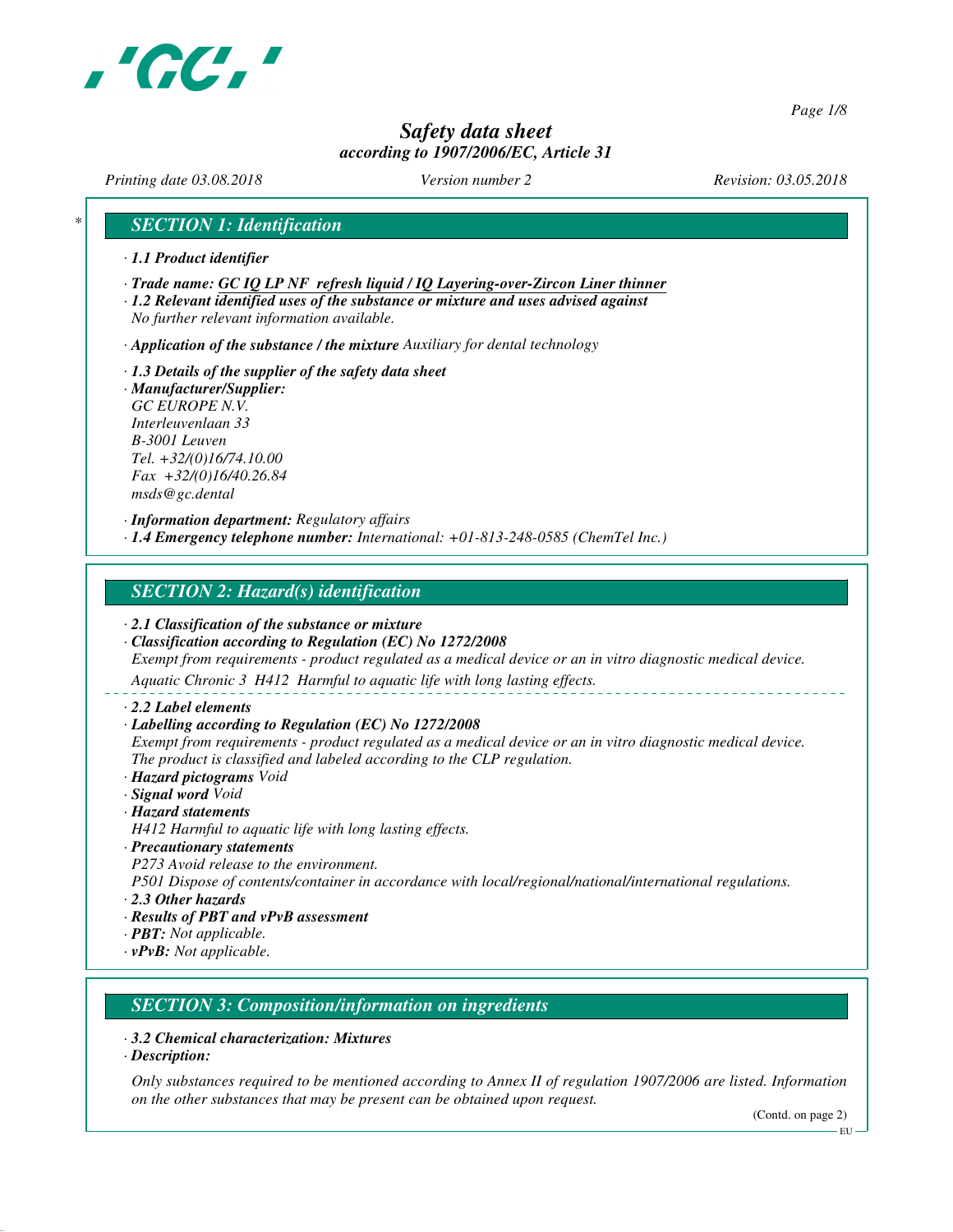*Printing date 03.08.2018 Version number 2 Revision: 03.05.2018*

*Trade name: GC IQ LP NF refresh liquid / IQ Layering-over-Zircon Liner thinner*

*· Dangerous components:*

(Contd. of page 1) ≥*0.25-<0.5%*

*7646-85-7 Zinc chloride*

*Skin Corr. 1B, H314; Aquatic Acute 1, H400; Aquatic Chronic 1, H410; Acute Tox. 4, H302*

*· Additional information: For the wording of the listed hazard phrases refer to section 16.*

# *SECTION 4: First-aid measures*

- *· 4.1 Description of first aid measures*
- *· General information: If symptoms persist consult doctor.*
- *· After inhalation:*

*Supply fresh air. If required, provide artificial respiration. Keep patient warm. Consult doctor if symptoms persist. Take affected persons into fresh air and keep quiet.*

*· After skin contact: If skin irritation continues, consult a doctor.*

- *· After eye contact:*
- *Rinse opened eye for several minutes under running water. If symptoms persist, consult a doctor.*

*· After swallowing:*

*Rinse out mouth and then drink plenty of water.*

- *If symptoms persist consult doctor.*
- *· 4.2 Most important symptoms and effects, both acute and delayed No further relevant information available.*
- *· 4.3 Indication of any immediate medical attention and special treatment needed*

*No further relevant information available.*

### *SECTION 5: Fire-fighting measures*

- *· 5.1 Extinguishing media*
- *· Suitable extinguishing agents:*

*CO2, extinguishing powder or water spray. Fight larger fires with water spray or alcohol resistant foam. Use fire fighting measures that suit the environment.*

*· For safety reasons unsuitable extinguishing agents: Water with full jet*

*· 5.2 Special hazards arising from the substance or mixture Formation of toxic gases is possible during heating or in case of fire.*

- *· 5.3 Advice for firefighters*
- *· Protective equipment: Wear self-contained respiratory protective device.*
- *· Additional information*

*Dispose of fire debris and contaminated fire fighting water in accordance with official regulations.*

### *SECTION 6: Accidental release measures*

*· 6.1 Personal precautions, protective equipment and emergency procedures Remove persons from danger area. Wear protective clothing. · 6.2 Environmental precautions: Do not allow product to reach sewage system or any water course. Inform respective authorities in case of seepage into water course or sewage system.*

*Do not allow to penetrate the ground/soil.*

*In case of seepage into the ground inform responsible authorities.*

*· 6.3 Methods and material for containment and cleaning up:*

*Absorb liquid components with liquid-binding material.*

(Contd. on page 3)

EU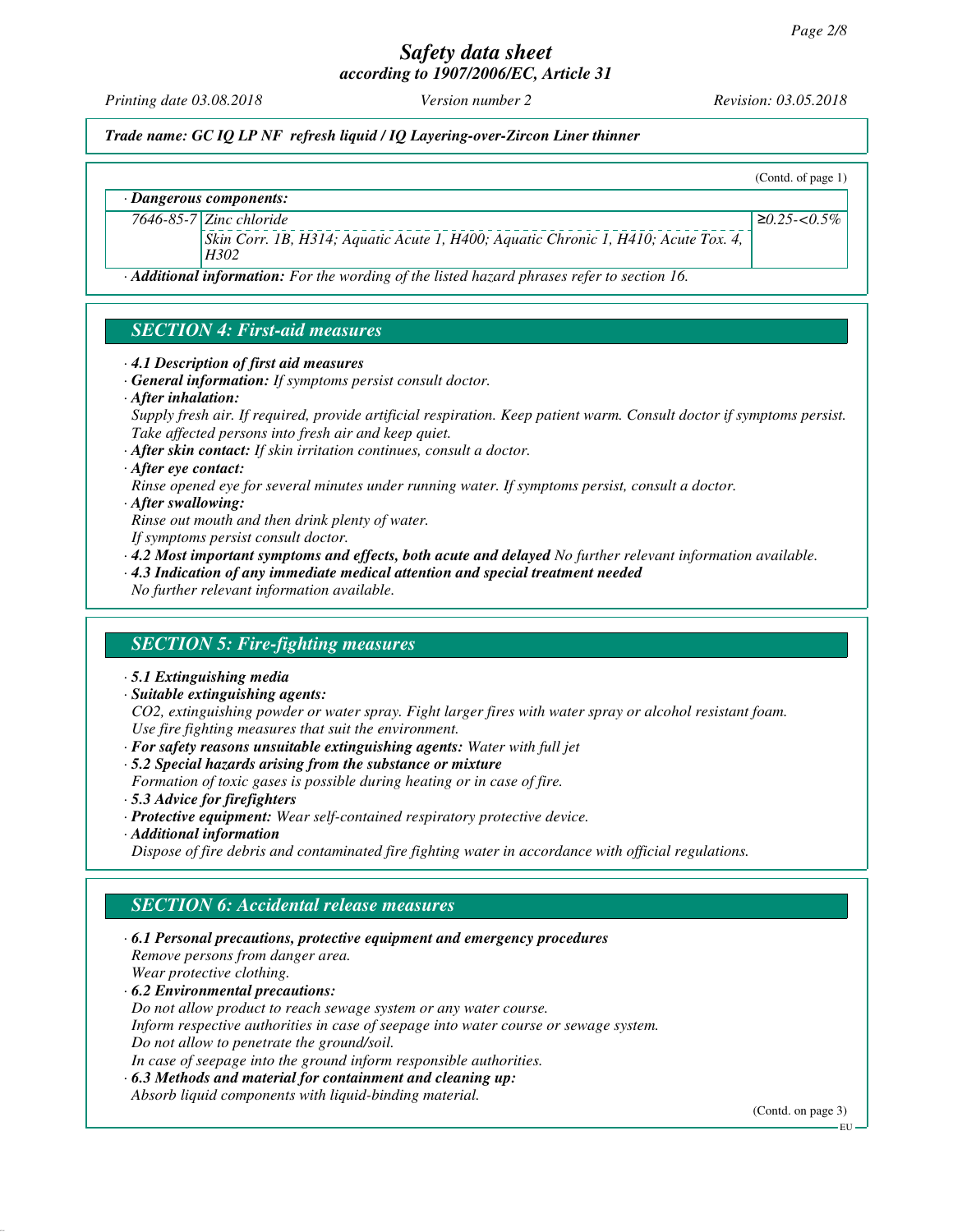*Printing date 03.08.2018 Version number 2 Revision: 03.05.2018*

#### *Trade name: GC IQ LP NF refresh liquid / IQ Layering-over-Zircon Liner thinner*

(Contd. of page 2)

*Dispose of the collected material according to regulations.*

*· 6.4 Reference to other sections*

*See Section 7 for information on safe handling.*

*See Section 8 for information on personal protection equipment.*

*See Section 13 for disposal information.*

# *SECTION 7: Handling and storage*

- *· 7.1 Precautions for safe handling No special precautions are necessary if used correctly.*
- *· Information about protection against explosions and fires: No special measures required.*
- *· 7.2 Conditions for safe storage, including any incompatibilities*
- *· Storage:*
- *· Requirements to be met by storerooms and receptacles: Store only in unopened original receptacles.*
- *· Information about storage in one common storage facility: Store away from foodstuffs.*
- *· Further information about storage conditions: None.*
- *· 7.3 Specific end use(s) No further relevant information available.*

## *SECTION 8: Exposure controls/personal protection*

- *· Additional information about design of technical systems: No further data; see item 7.*
- *· 8.1 Control parameters*
- *· Components with limit values that require monitoring at the workplace:*
- *The product does not contain any relevant quantities of materials with critical values that have to be monitored at the workplace.*

*· Additional information: The lists that were valid during the creation were used as basis.*

- *· 8.2 Exposure controls*
- *· Personal protective equipment:*
- *· General protective and hygienic measures:*
- *The usual precautionary measures for handling chemicals should be followed. Wash hands before breaks and at the end of work.*
- *· Breathing equipment: Suitable respiratory protective device recommended.*
- *· Protection of hands: Protective gloves*
- *· Material of gloves*

*The selection of the suitable gloves does not only depend on the material, but also on further marks of quality and varies from manufacturer to manufacturer. As the product is a preparation of several substances, the resistance of the glove material can not be calculated in advance and has therefore to be checked prior to the application.*

*· Penetration time of glove material*

*The exact break through time has to be found out by the manufacturer of the protective gloves and has to be observed.*

*· Eye protection: Safety glasses*

# *SECTION 9: Physical and chemical properties*

- *· 9.1 Information on basic physical and chemical properties*
- *· General Information*
- *· Appearance:*
	-

*Form: Fluid Color: According to product specification*

(Contd. on page 4)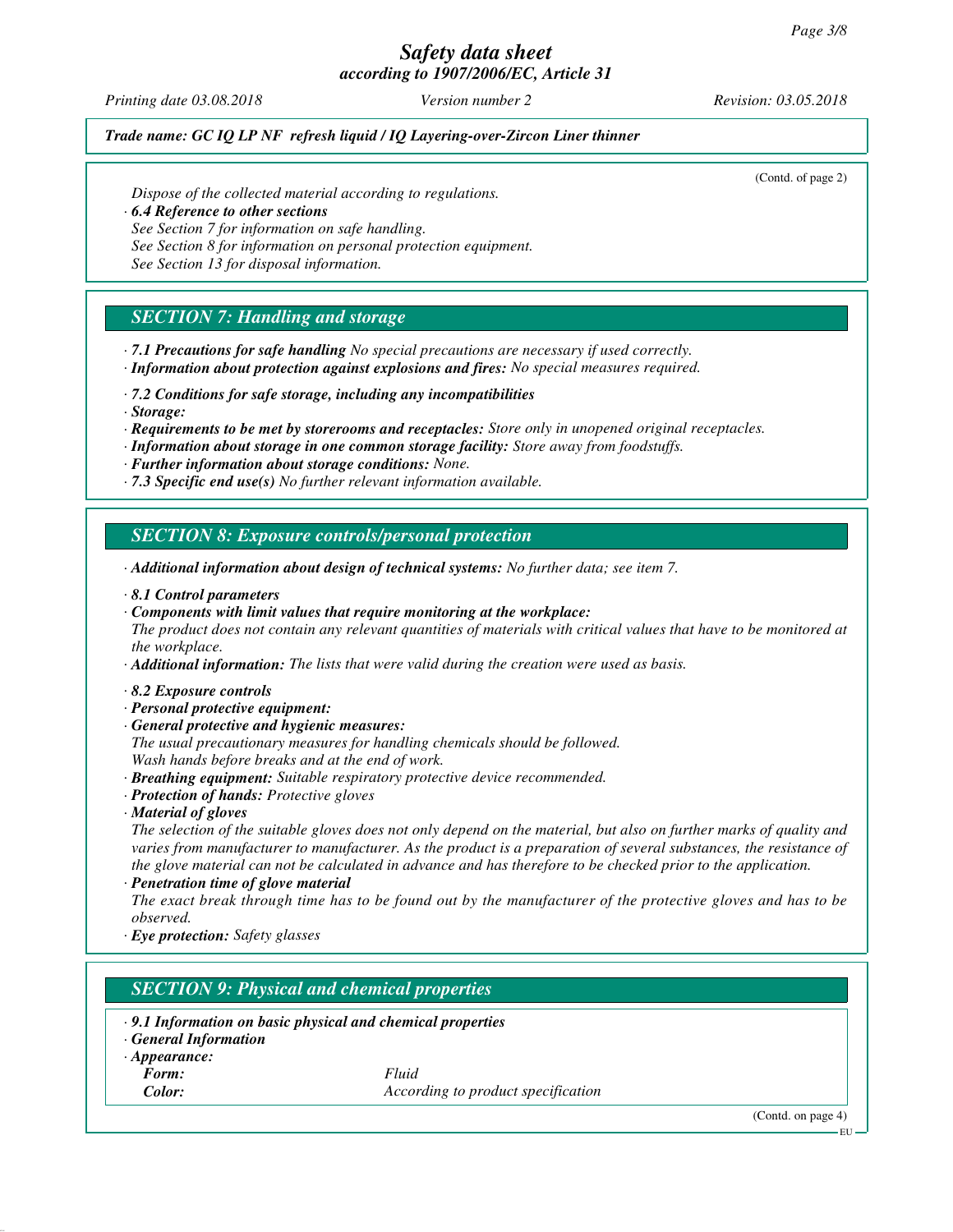*Printing date 03.08.2018 Version number 2 Revision: 03.05.2018*

#### *Trade name: GC IQ LP NF refresh liquid / IQ Layering-over-Zircon Liner thinner*

|                                                            |                                               | (Contd. of page 3) |
|------------------------------------------------------------|-----------------------------------------------|--------------------|
| $\cdot$ Odor:                                              | Characteristic                                |                    |
| · Odor threshold:                                          | Not determined.                               |                    |
| $\cdot$ pH-value:                                          | Not determined.                               |                    |
| Change in condition                                        |                                               |                    |
| <b>Melting point/Melting range:</b>                        | Undetermined.                                 |                    |
| <b>Boiling point/Boiling range:</b>                        | Undetermined.                                 |                    |
| · Flash point:                                             | Not applicable.                               |                    |
| · Flammability (solid, gaseous):                           | Not applicable.                               |                    |
| · Ignition temperature:                                    | Undetermined.                                 |                    |
| · Decomposition temperature:                               | Not determined.                               |                    |
| · Auto igniting:                                           | Product is not selfigniting.                  |                    |
| · Danger of explosion:                                     | Product does not present an explosion hazard. |                    |
| · Explosion limits:                                        |                                               |                    |
| Lower:                                                     | $2.6$ Vol $%$                                 |                    |
| <b>Upper:</b>                                              | $12.6$ Vol $%$                                |                    |
| · Vapor pressure:                                          | Not determined.                               |                    |
| $\cdot$ Density:                                           | Not determined.                               |                    |
| · Relative density                                         | Not determined.                               |                    |
| · Vapor density                                            | Not determined.                               |                    |
| $\cdot$ Evaporation rate                                   | Not determined.                               |                    |
| · Solubility in / Miscibility with                         |                                               |                    |
| Water:                                                     | Insoluble.                                    |                    |
| · Partition coefficient (n-octanol/water): Not determined. |                                               |                    |
| · Viscosity:                                               |                                               |                    |
| Dynamic:                                                   | Not determined.                               |                    |
| Kinematic:                                                 | Not determined.                               |                    |
| · Solvent content:                                         |                                               |                    |
| <b>Organic solvents:</b>                                   | 92.0%                                         |                    |
| Water:                                                     | $0.0 \%$                                      |                    |
| $VOC$ (EC)                                                 | $920.1$ g/l                                   |                    |
| .9.2 Other information                                     | No further relevant information available.    |                    |

# *SECTION 10: Stability and reactivity*

*· 10.1 Reactivity No further relevant information available.*

*· 10.2 Chemical stability*

*· Thermal decomposition / conditions to be avoided: No decomposition if used according to specifications.*

*· 10.3 Possibility of hazardous reactions No dangerous reactions known.*

*· 10.4 Conditions to avoid No further relevant information available.*

*· 10.5 Incompatible materials: No further relevant information available.*

*· 10.6 Hazardous decomposition products: No dangerous decomposition products known.*

(Contd. on page 5)

EU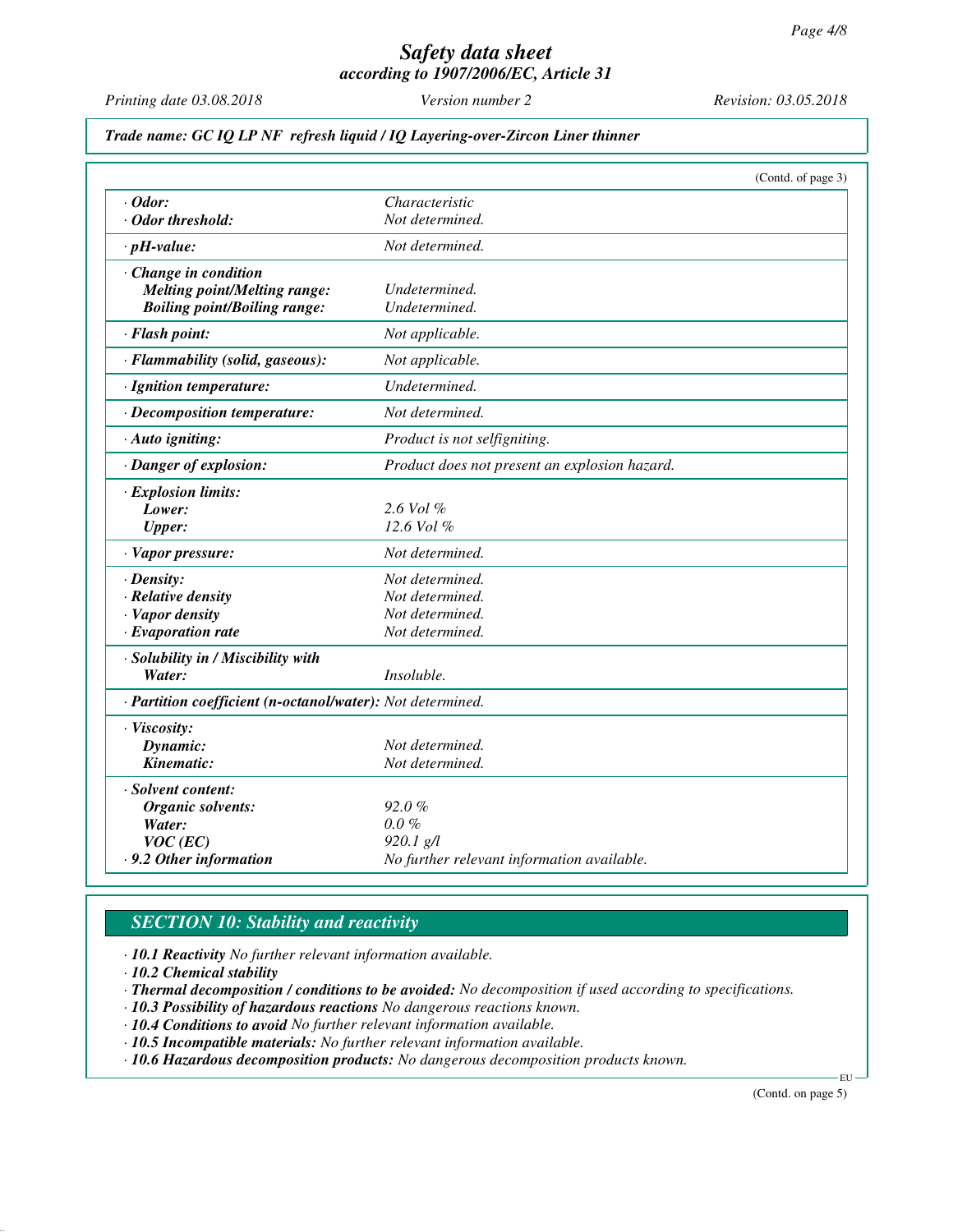# *Safety data sheet*

*according to 1907/2006/EC, Article 31*

*Printing date 03.08.2018 Version number 2 Revision: 03.05.2018*

*Trade name: GC IQ LP NF refresh liquid / IQ Layering-over-Zircon Liner thinner*

(Contd. of page 4)

#### *SECTION 11: Toxicological information*

- *· 11.1 Information on toxicological effects*
- *· Acute toxicity: Based on available data, the classification criteria are not met.*

#### *· LD/LC50 values that are relevant for classification:*

*7646-85-7 Zinc chloride*

*Oral LD50 350 mg/kg (rat (f+m))*

- *· Primary irritant effect:*
- *· on the skin: Based on available data, the classification criteria are not met.*
- *· on the eye: Based on available data, the classification criteria are not met.*
- *· Sensitization: Based on available data, the classification criteria are not met.*
- *· Additional toxicological information:*

#### *· OSHA-Ca (Occupational Safety & Health Administration)*

*None of the ingredients is listed.*

*· Repeated dose toxicity No further relevant information available.*

- *· CMR effects (carcinogenity, mutagenicity and toxicity for reproduction) No further relevant information available.*
- *· Germ cell mutagenicity Based on available data, the classification criteria are not met.*
- *· Carcinogenicity Based on available data, the classification criteria are not met.*
- *· Reproductive toxicity Based on available data, the classification criteria are not met.*
- *· STOT-single exposure Based on available data, the classification criteria are not met.*
- *· STOT-repeated exposure Based on available data, the classification criteria are not met.*
- *· Aspiration hazard Based on available data, the classification criteria are not met.*

### *SECTION 12: Ecological information*

#### *· 12.1 Toxicity*

- *· Aquatic toxicity: No further relevant information available.*
- *· 12.2 Persistence and degradability No further relevant information available.*
- *· 12.3 Bioaccumulative potential No further relevant information available.*
- *· 12.4 Mobility in soil No further relevant information available.*
- *· Ecotoxical effects:*
- *· Remark: Harmful to fish*
- *· Additional ecological information:*
- *· General notes:*
- *Harmful to aquatic organisms*
- *Water hazard class 2 (Self-assessment): hazardous for water*

*Do not allow product to reach ground water, water course or sewage system.*

- *Danger to drinking water if even small quantities leak into the ground.*
- *· 12.5 Results of PBT and vPvB assessment*
- *· PBT: Not applicable.*
- *· vPvB: Not applicable.*
- *· 12.6 Other adverse effects No further relevant information available.*

(Contd. on page 6)

EU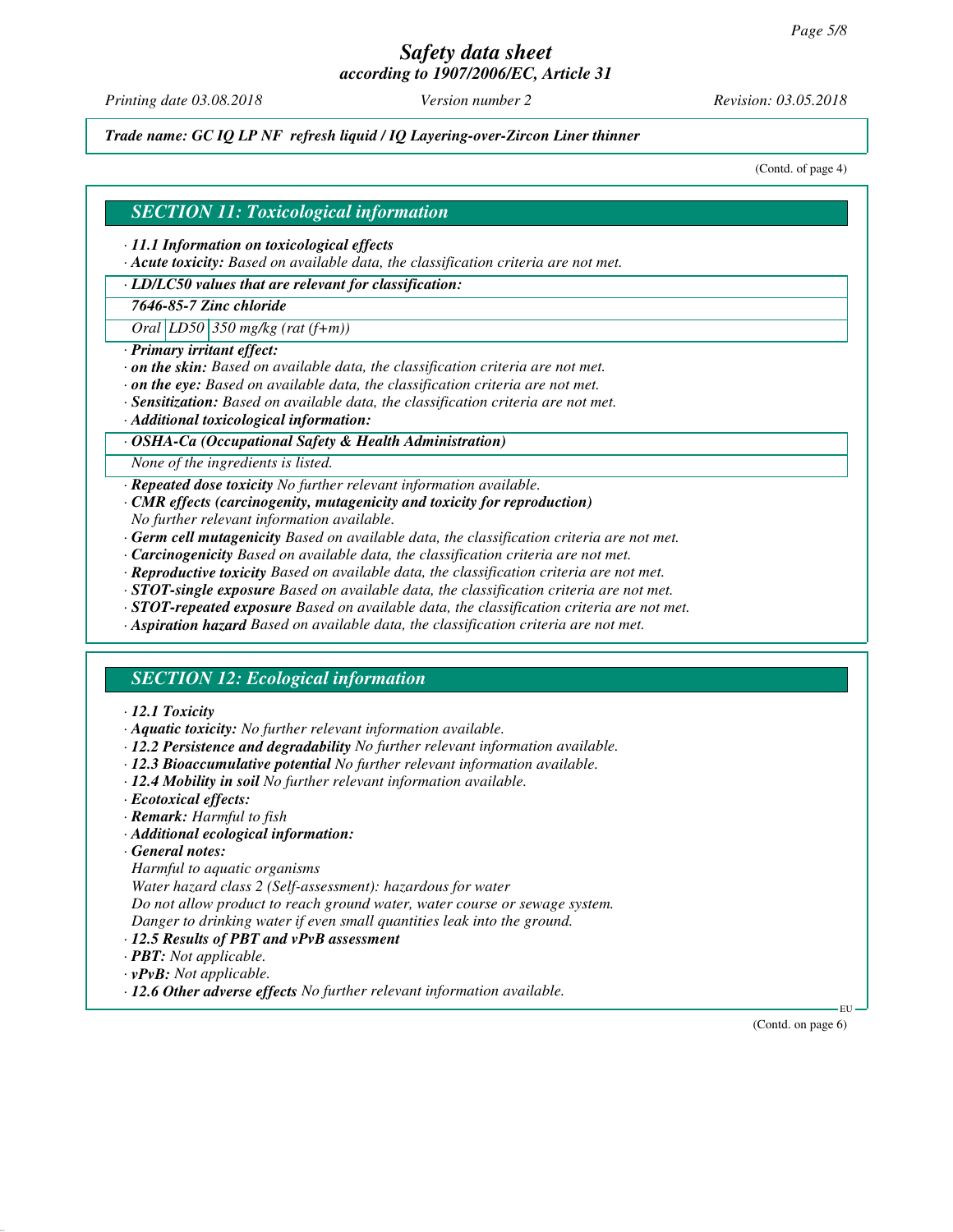# *Safety data sheet*

*according to 1907/2006/EC, Article 31*

*Printing date 03.08.2018 Version number 2 Revision: 03.05.2018*

*Trade name: GC IQ LP NF refresh liquid / IQ Layering-over-Zircon Liner thinner*

(Contd. of page 5)

#### *SECTION 13: Disposal considerations*

*· 13.1 Waste treatment methods*

*· Recommendation:*

*Must not be disposed of together with household garbage. Do not allow product to reach sewage system.*

*· European waste catalogue*

*18 00 00 WASTES FROM HUMAN OR ANIMAL HEALTH CARE AND/OR RELATED RESEARCH (except kitchen and restaurant wastes not arising from immediate health care)*

*18 01 00 wastes from natal care, diagnosis, treatment or prevention of disease in humans*

18 01 06\* chemicals consisting of or containing hazardous substances

*· Uncleaned packagings:*

*· Recommendation: Disposal must be made according to official regulations.*

| <b>SECTION 14: Transport information</b>                                                       |                 |
|------------------------------------------------------------------------------------------------|-----------------|
| $\cdot$ 14.1 UN-Number<br>· ADR, ADN, IMDG, IATA                                               | not regulated   |
| $\cdot$ 14.2 UN proper shipping name<br>· ADR, ADN, IMDG, IATA                                 | not regulated   |
| $\cdot$ 14.3 Transport hazard class(es)                                                        |                 |
| · ADR, ADN, IMDG, IATA<br>· Class                                                              | not regulated   |
| 14.4 Packing group<br>ADR, IMDG, IATA                                                          | not regulated   |
| · 14.5 Environmental hazards:<br>· Marine pollutant:                                           | N <sub>O</sub>  |
| $\cdot$ 14.6 Special precautions for user                                                      | Not applicable. |
| $\cdot$ 14.7 Transport in bulk according to Annex II of<br><b>MARPOL73/78 and the IBC Code</b> | Not applicable. |
| · UN "Model Regulation":                                                                       | not regulated   |

# *SECTION 15: Regulatory information*

*· 15.1 Safety, health and environmental regulations/legislation specific for the substance or mixture · Sara*

*· Section 355 (extremely hazardous substances):*

*None of the ingredient is listed.*

*· Section 313 (Specific toxic chemical listings):*

*7646-85-7 Zinc chloride*

*· Proposition 65*

*· Chemicals known to cause cancer:*

*None of the ingredients is listed.*

(Contd. on page 7)

EU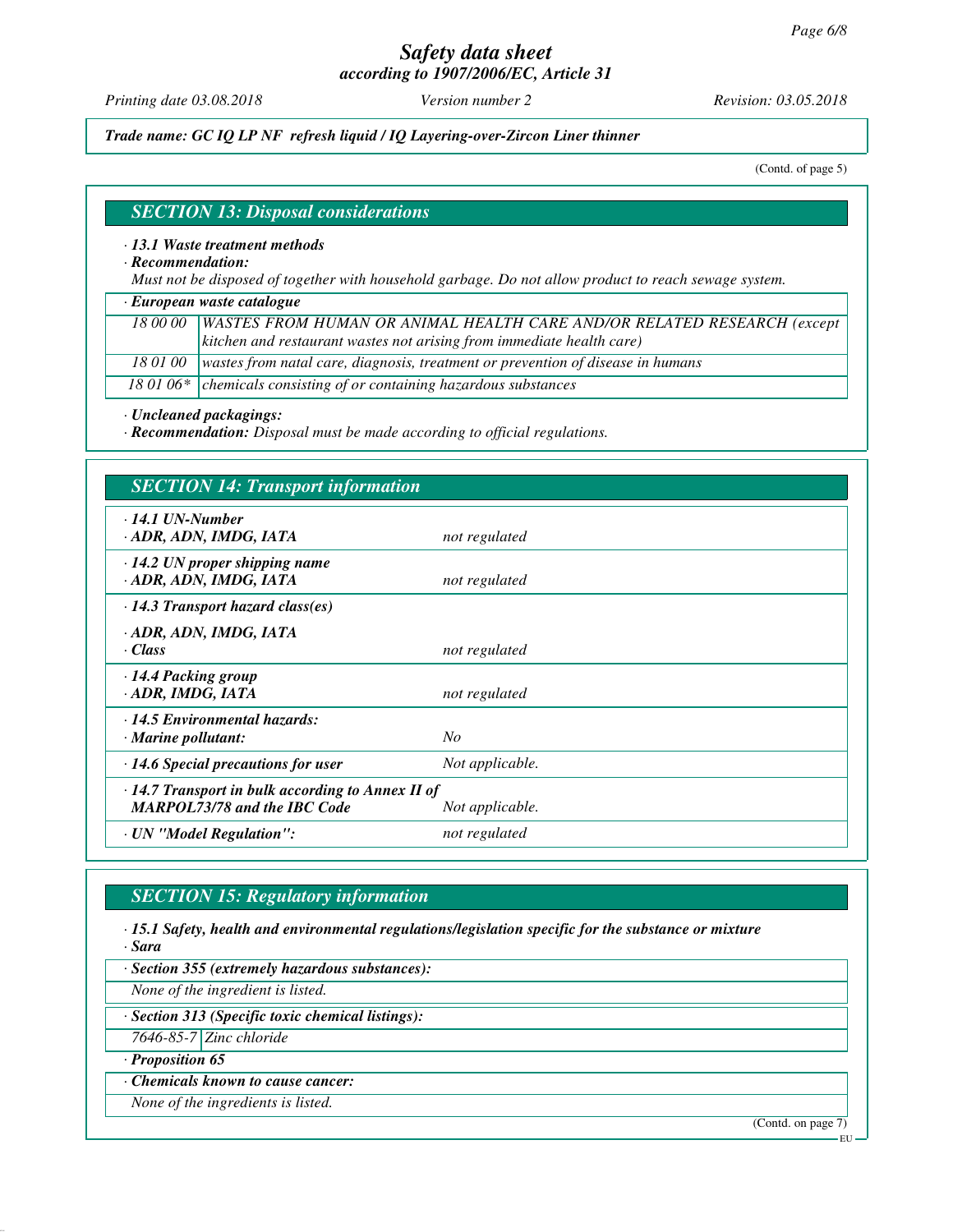# *Safety data sheet*

*according to 1907/2006/EC, Article 31*

*Printing date 03.08.2018 Version number 2 Revision: 03.05.2018*

*Trade name: GC IQ LP NF refresh liquid / IQ Layering-over-Zircon Liner thinner*

|                                                               | (Contd. of page $6$ ) |
|---------------------------------------------------------------|-----------------------|
| · Chemicals known to cause reproductive toxicity for females: |                       |
| None of the ingredients is listed.                            |                       |
| · Chemicals known to cause reproductive toxicity for males:   |                       |
| None of the ingredients is listed.                            |                       |
| · Chemicals known to cause developmental toxicity:            |                       |
| None of the ingredients is listed.                            |                       |
| · Carcinogenic categories                                     |                       |
| $\cdot$ EPA (Environmental Protection Agency)                 |                       |

*7646-85-7 Zinc chloride D, I, II*

#### *· TLV (Threshold Limit Value established by ACGIH)*

*None of the ingredients is listed.*

*· MAK (German Maximum Workplace Concentration)*

*None of the ingredients is listed.*

*· NIOSH-Ca (National Institute for Occupational Safety and Health)*

*None of the ingredients is listed.*

- *· Named dangerous substances ANNEX I None of the ingredients is listed.*
- *· REGULATION (EC) No 1907/2006 ANNEX XVII Conditions of restriction: 3*
- *· 15.2 Chemical safety assessment: A Chemical Safety Assessment has not been carried out.*

# *SECTION 16: Other information*

#### *· Relevant phrases*

*H302 Harmful if swallowed. H314 Causes severe skin burns and eye damage. H400 Very toxic to aquatic life. H410 Very toxic to aquatic life with long lasting effects. · Classification according to Regulation (EC) No 1272/2008 Calculation method*

*· Department issuing SDS: Regulatory affairs*

#### *· Contact: msds@gc.dental*

*· Abbreviations and acronyms: ADR: Accord européen sur le transport des marchandises dangereuses par Route (European Agreement concerning the International Carriage of Dangerous Goods by Road) IMDG: International Maritime Code for Dangerous Goods IATA: International Air Transport Association GHS: Globally Harmonised System of Classification and Labelling of Chemicals ACGIH: American Conference of Governmental Industrial Hygienists EINECS: European Inventory of Existing Commercial Chemical Substances ELINCS: European List of Notified Chemical Substances CAS: Chemical Abstracts Service (division of the American Chemical Society) VOC: Volatile Organic Compounds (USA, EU) LC50: Lethal concentration, 50 percent LD50: Lethal dose, 50 percent PBT: Persistent, Bioaccumulative and Toxic vPvB: very Persistent and very Bioaccumulative NIOSH: National Institute for Occupational Safety OSHA: Occupational Safety & Health Acute Tox. 4: Acute toxicity – Category 4 Skin Corr. 1B: Skin corrosion/irritation – Category 1B Aquatic Acute 1: Hazardous to the aquatic environment - acute aquatic hazard – Category 1 Aquatic Chronic 1: Hazardous to the aquatic environment - long-term aquatic hazard – Category 1*

*<sup>·</sup> Directive 2012/18/EU*